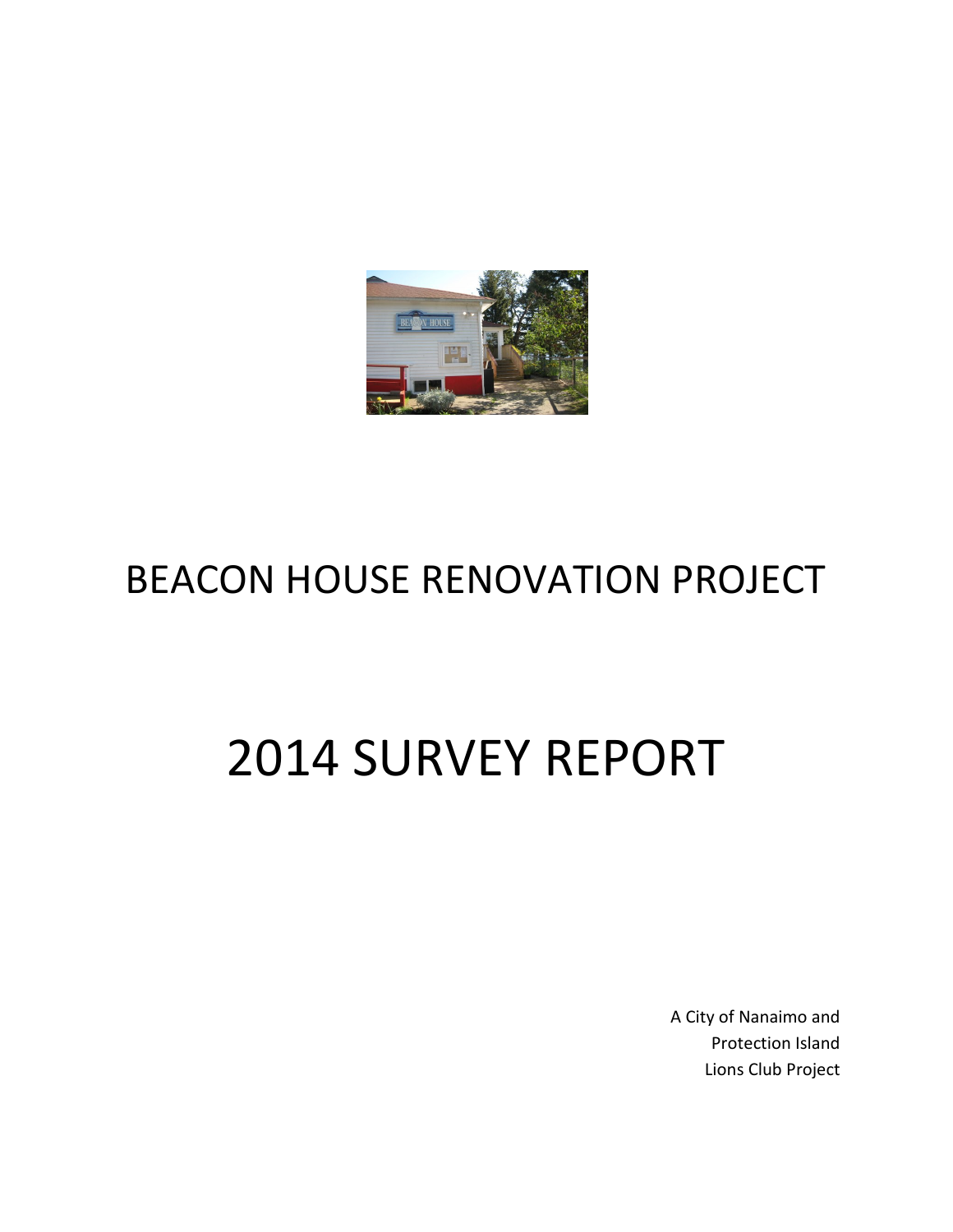October 10, 2014

Beacon House is the island Community Hall and the lower floor of the building houses the Protection Island Library. The majority of public events and many private functions are held in this space. The population of Protection Island has increased over the years. The building no longer accommodates the needs of the community and the current facilities are in need of maintenance and repairs.

The Beacon House Renovation Project is a shared project between the Protection Island Lions group and the City of Nanaimo. The PI Lions Communications Committee, a committee of the Beacon House Renovation Project, was asked to create a survey to poll residents about the project and their support of the renovation of Beacon House. The survey also gave residents a way to provide comments.

The survey was created in 2013; however it was not distributed due to a number of project issues and changes. During September 2014 the Communications Committee refined the survey. We also took this opportunity to survey residents about community program interests. It was decided to not provide the survey online in order to control the numbers to have qualitative and quantifiable data. In conversation with the city it was also decided the Lions Club not incur additional mail out costs of the survey to offisland residents.

A number of volunteers delivered the survey to Protection Island homes the third weekend in September. The designated return date was October 3, 2014. Two hundred fifty-five (255) surveys were distributed, seventy-three (73) returned. This is a 28.63% return.

The following report provides the results of the survey questions along with the compiled comments.

In summary, the residents of Protection Island appear to be very positive regarding the renovation of their community building, Beacon House.

Sincerely

The Beacon House Renovation Project Communications Committee Jim Harris Dave Carter Lin Neufeld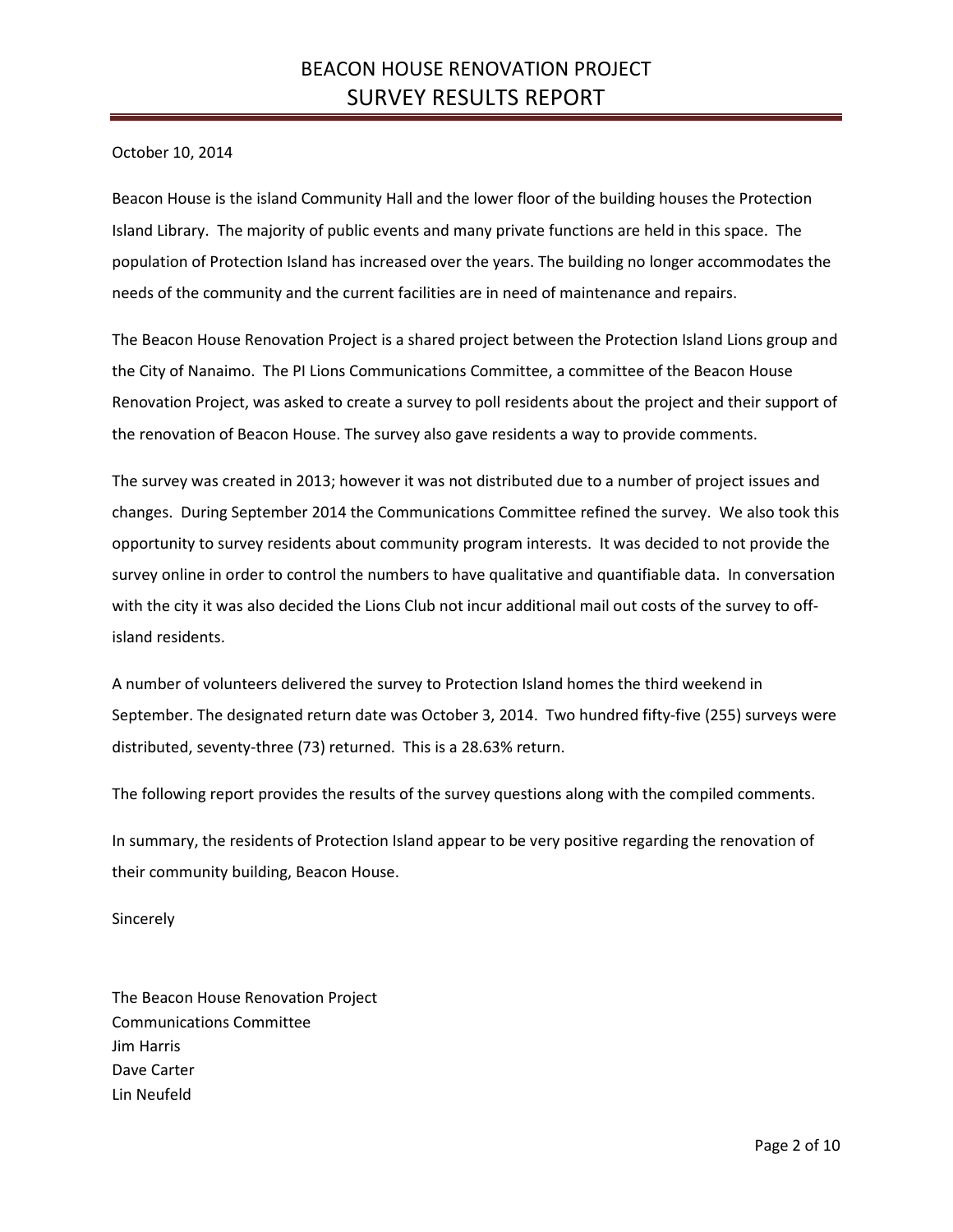| <b>QUESTIONS</b>                                                                                                                                                             | <b>YES</b> | <b>NO</b> | <b>NO</b><br><b>ANSWER</b> |
|------------------------------------------------------------------------------------------------------------------------------------------------------------------------------|------------|-----------|----------------------------|
| Do you feel the concept drawings of the renovations<br>meet the goal of improving Beacon House for better<br>public and community use?                                       | 84.93%     | 4.11%     | 10.96%                     |
| Do you understand there are parameters that the<br>renovations are constrained by? (e.g. building code,<br>easements, land use restrictions, budget constraints,<br>$etc.$ ) | 98.63%     | $0.00\%$  | 1.37%                      |
| Are you in favour of renovating Beacon House in two<br>phases? (If NO please give reason in comments<br>section.)                                                            | 93.15%     | $0.00\%$  | 6.85%                      |
| Have you attended a BHRP Open House information<br>session?                                                                                                                  | 35.62%     | 61.64%    | 2.74%                      |
| Do you have additional ideas or comments regarding<br>the renovation plan?                                                                                                   |            |           |                            |
| If you indicated 'Yes' please use the 'Comment'<br>section to provide your feedback.                                                                                         | 32.88%     | 49.32%    | 17.81%                     |
| Do you feel the monies required to be raised by the<br>Lions Club is obtainable/reasonable?                                                                                  | 87.67%     | 5.48%     | 6.85%                      |
| Would you consider giving a donation and receiving a<br>tax receipt?                                                                                                         | 79.45%     | 13.70%    | 6.85%                      |
| Would you attend the renovation project fundraising<br>events?                                                                                                               | 93.15%     | 5.48%     | 1.37%                      |
| Are you aware that the PI Lions Club has an on<br>island medical aid program that lends walkers,<br>wheelchairs, crutches etc.                                               | 84.93%     | 15.07%    |                            |
| Have you used this service?                                                                                                                                                  | 19.18%     | 80.82%    |                            |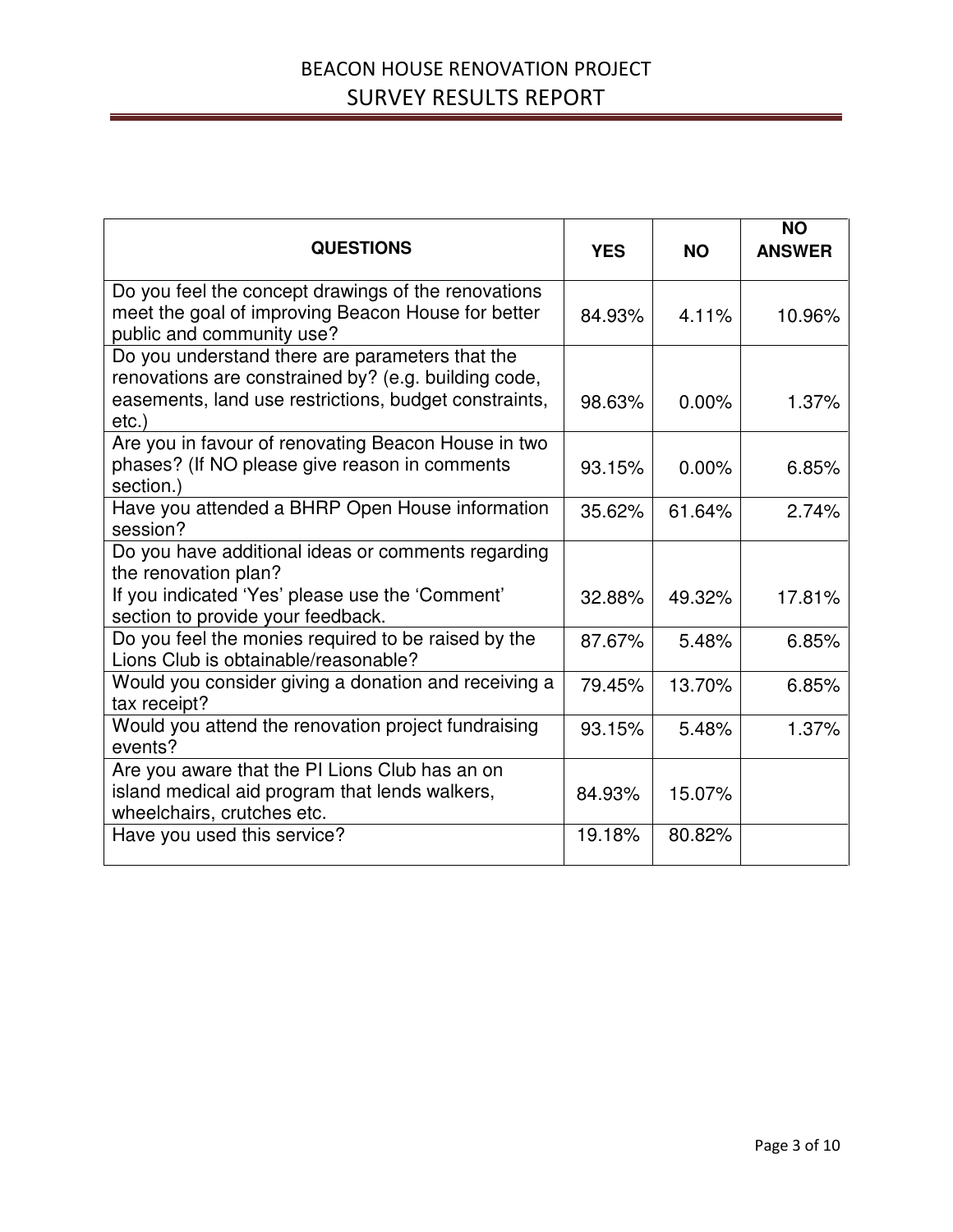



| Children      | 14 |
|---------------|----|
| Youth         | 5  |
| <b>Adults</b> | 74 |
| Seniors       | 62 |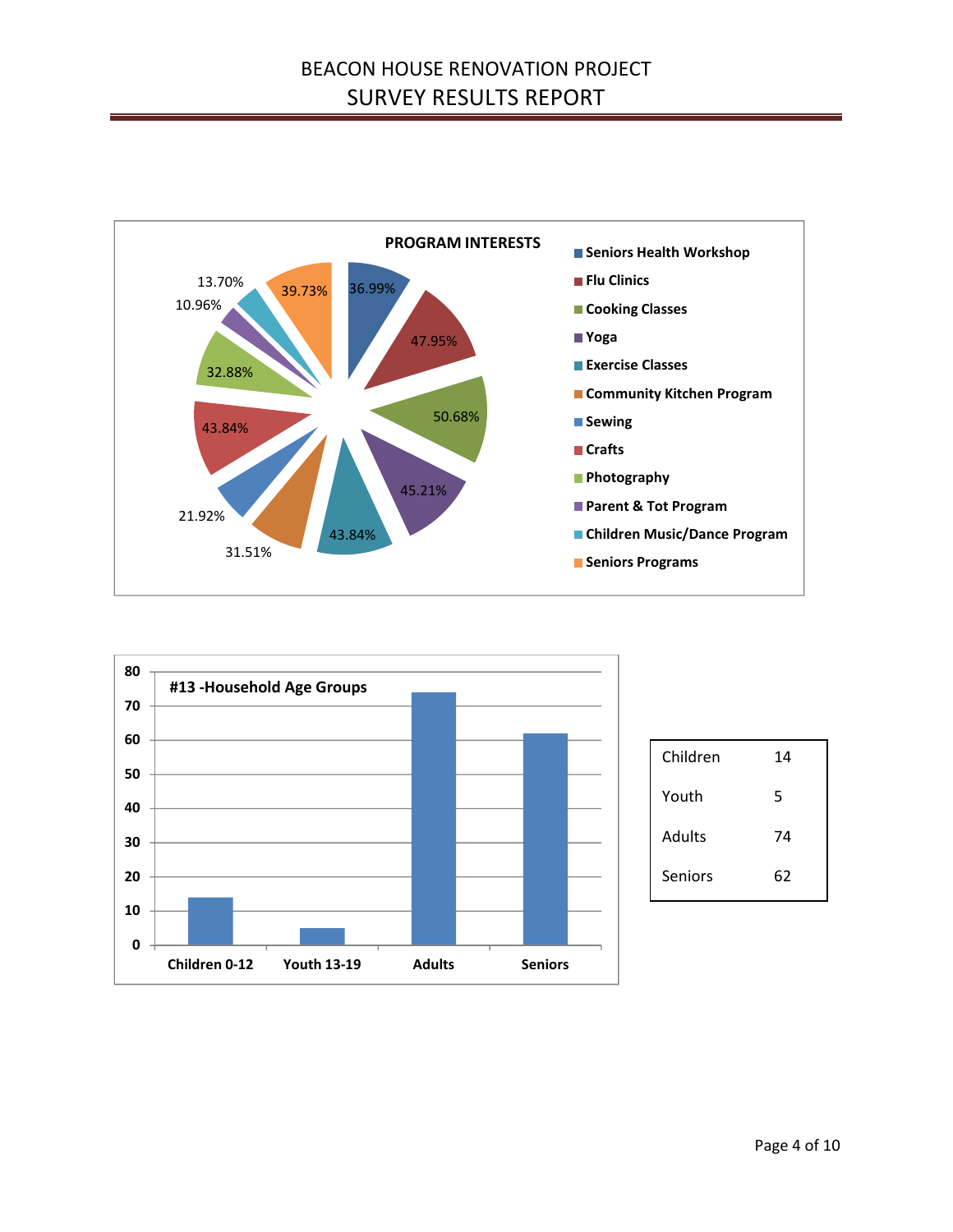#### SURVEY COMMENTS

#### Besides private and community events, how would you like to see Beacon House utilized?

- Club events, i.e.Book Clubs, knit clubs, card nights, etc.
- For community events, parties, weddings, as a hall.
- Education courses arts and intellectual courses. Music concerts, weddings as a income source.
- Maybe ongoing (weekly) drop-in or registered programs with low admission costs such as fitness classes or kids activities. Even painting, music, or language courses. Like a Parks and Rec. idea.
- Utilize as a small conference/retreat centre to raise more money.
- Dances! Parties and fundraising. Music
- Community events private events, meetings, fundraising events, Christmas parties and others during the year. An important part of the community.
- What else is there?
- Summertime corporate day use small groups cater lunch/dinners provide transport a unique setting (chairs a drawback – uncomfy!)
- Community school/school programs.
- Would like clarification on the rules and regulations on rental use of the facility.
- I wish it had 2 or 3 exercise machines so I would not have to go across to a gym during evening hours in the winter months.
- Education, Yoga, Tai Chi
- Comment re: Medical Aid Service It's wonderful. Thank you
- Support the library
- Music events
- In the event of power outages that a community kitchen and shelter for those without heat be set-up for possibly overnight. If emergency is longer perhaps volunteers could open their homes.
- This seems a good way to use it! By private citizens and community.
- Not sure what is not included under private and community events, but would like to see Beacon House used for all kinds of things for community members. e.g. Parks and Rec. programs, drop-in centre, workshops/courses offered by islanders.
- That about covers it.
- What else is there? I think the workshops and classes are a wonderful concept.
- Guest speakers, art shows, entertainment from outside our community.
- Open drop-in centre in mornings for coffee and community fellowship.
- Meetings for groups. i.e Girl Guides
- Different types of classes like, painting, music, etc. Weddings, community kitchen.
- A yearly emergency preparation workshop to demonstrate what islanders need to do in the event of an earthquake/tsunami. What we can do when the power and water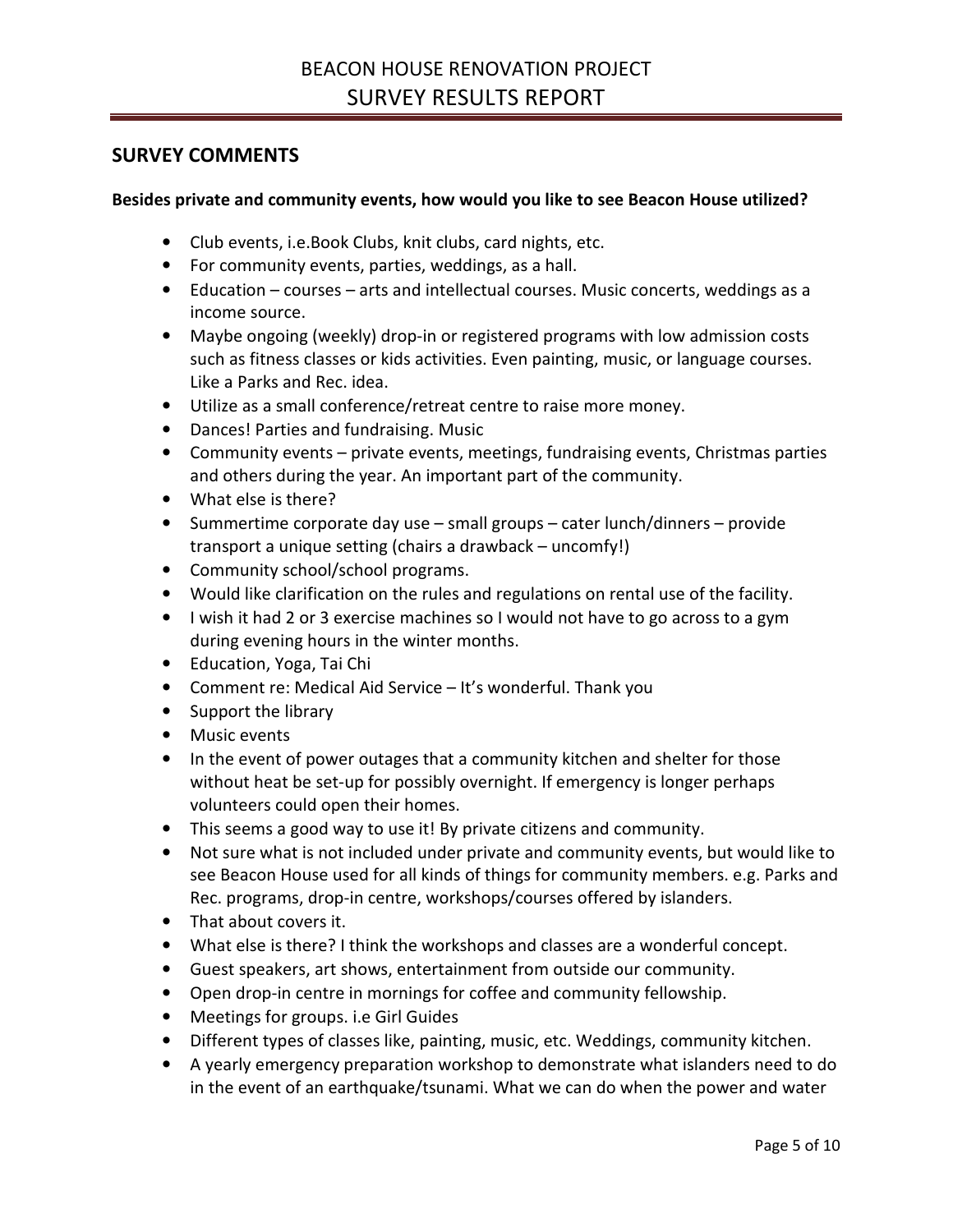mains fail. Also workshops on native plants/trees of the island and events organized for volunteers to remove invasive plant species from our road allowances and in the parks.

- Private and community events seems to cover it all! Maybe ballroom/jive and swing dance classes? Music/jam nights?
- I'd like to see concerts there, a wee stage maybe. Also a bit of a playground area, or at least a little slide going to the low area?
- Perhaps seminars (professional) use. Teachers, consultants etc. outside of the Protection Island community.
- Movie nights once a week specially in winter. Tai Chi lessons. Gathering over a cup of tea or glass of wine for seniors who are lonely.
- Existing arrangement seems fine.
- Pro-Isle Duplicate Bridge Club. Watercolour painting classes (especially summer season)
- Adult choir?
- It would be important to keep our beloved library intact.

#### GENERAL COMMENTS:

- Re: Concept drawing#1- Deck Stairs extended S/B Seating Deck stairs should be tiered to provide extra seating for outside concerts instead of using chairs.
- I am fairly new to the island, and as such, have been taking my time taking things in and honestly don't have a strong opinion on what, if any, changes should be made to the Beacon House. I love this island and community that I see here and definetly want to contribute to it and would absolutely support any required repairs but beyond that, my opinion is to uniformed at this stage.
- I think the high ceiling in the plans would be a heat (energy) waster better to have lower ceiling and insulation.
- I think there needs to be an extended deck area when phase 2 is completed, either a flat deck extending the south side or wide steps that could accommodate outdoor seating.
- New kitchen. More assembly space.
- It is disappointing, considering the effort expended to date and the work required to complete this project that in the end the facility, while improved is still too small to accommodate even a portion of the population. As a postal code that provides the city with the most tax \$ per property the level of service we get is appalling. Pressures should be brought to ensure that we are at least on par with like \$ communities on the "big" island.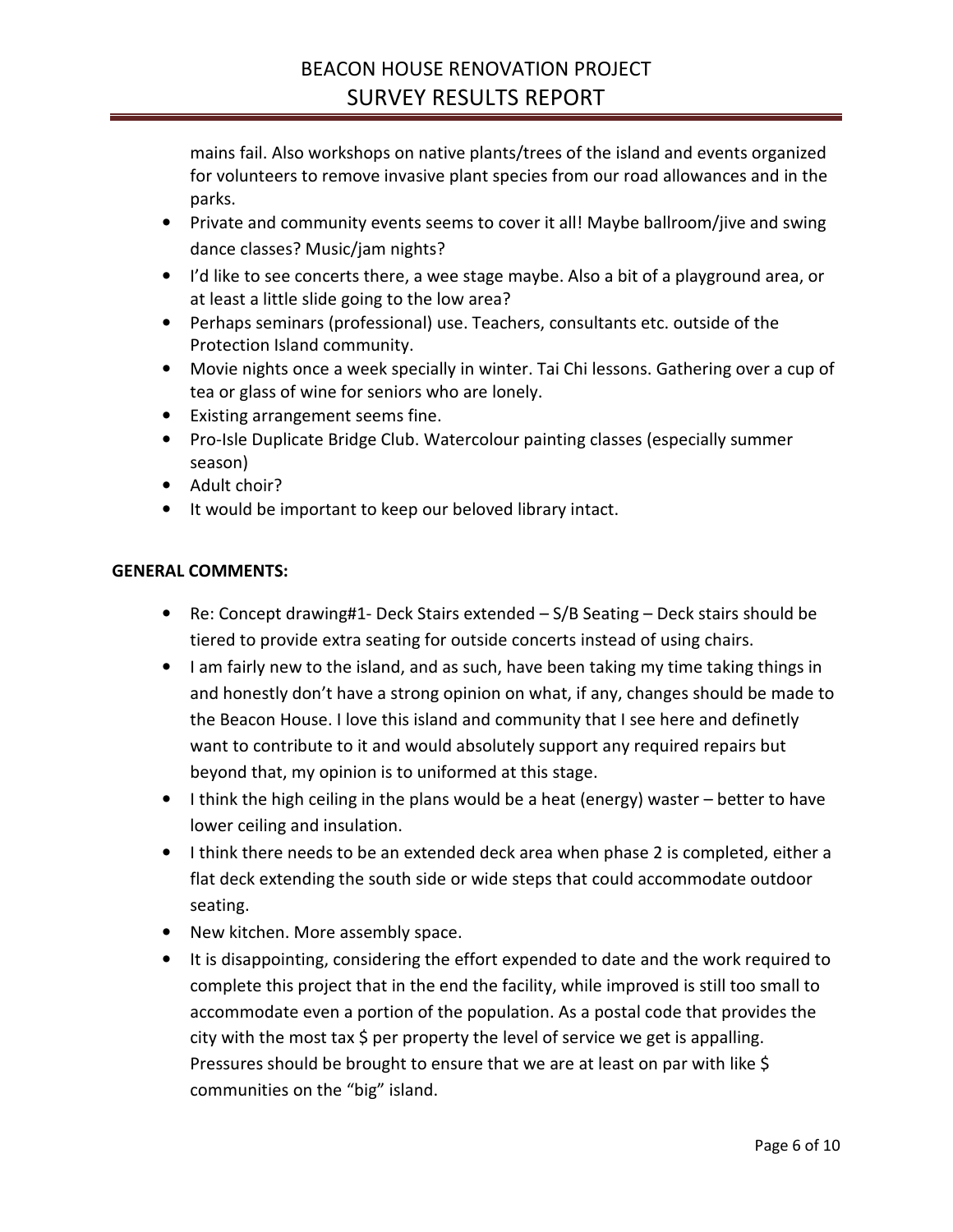- We are concerned that a 'loop-hole' is being used to avoid public safety requirements with safety equivalencies will replace the need for sprinklers? The south deck should be widened to take advantage of sunlight and views.
- Room for dancing! (For Fred Schloessinger)
- Expansion is essential as it is too small for larger gatherings this is such an active community. I hope also the sound system is of high quality. I believe it has recently been upgraded. Thank you for your diligence and effort!!!
- The community hall has been in use for the people of P.I for the 27 years I have been here. Our population has grown during this time and now more room is needed for lots of our events. In summer both inside and outside grounds has been full of people. Winter can be very crowded.
- I would really like to see the kitchen updated/changed to function better. I know working in there, the space seems small and awkward. Maybe even an island for prep work.
- Storage, portable bar with low countertops / shows, exhibitions wall for Art classes, wired for sound! Musicians, portable stage, sliding glass doors opening to deck to maximize space in summer. Energy efficiency, update kitchen, mini amphitheatre for grounds, maintain current look outside, think about area and organization for plaques and benches. Wrap deck around on west side to the potential new entrance.
- If the capacity is being expanded, should the kitchen be expanded or improved as well? We lack funds for large donations, but would be very happy to contribute our time to work parties. If parts of the project can be completed by volunteer labour this would be preferable to fundraising to pay a contractor.
- I am happy that Beacon House will be expanded for use by the community.
- Congratulations on initiating this project. We are fully supportive. I would like to volunteer on fundraising events. – Thora
- Re: Renovation Plan The concept plans as it stands (done by a newly qualified architecture student) should not be used – except as a starting point. It is too 'barn like', I'm sure more attractive, and more useful space can be planned within the financial parameters. Re: Programs – Yes, we should use facilities as an on-going (daily?) basis for community activities (example: Margaret's Coffee House" idea was good. Card nights, movies (especially Netflix?) Historically, the renovated building should reflect the use of Gallows Point and PI in general rather than 'modernized'. It was a lightstation and is called 'Beacon House'. Don't forget it.
- I support the initiative 100% but my concern is a lot of money and could come at the expense of other charities here on the island.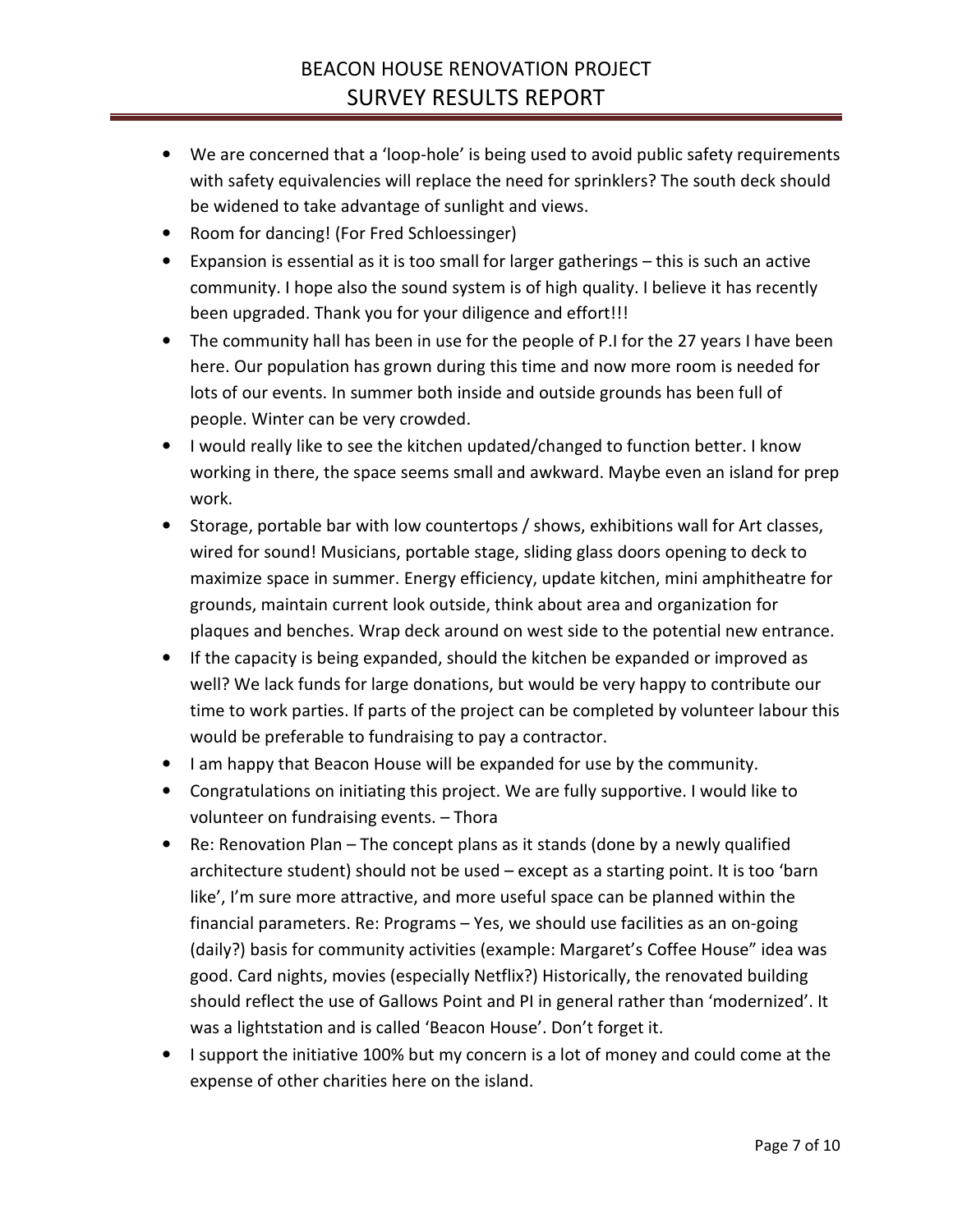- I think a posted specific goal for island contributions alone should be established as its unclear how much is expected from islanders alone vs. donations outside of the community. We would like to see the Lions Club request for donations (with a tax receipt) rather than many smaller fund raisers that 'tire' the community.
- Kitchen suggest it be expanded and upgraded (not sure if that is already part of the plan.) It is a great venue for private parties – please continue your excellent rental services. (tables, chairs, etc. – it is much appreciated!
- The design is reminiscent of Frank Lloyd Wright back in time!!! Would like to talk in person to you. 1. One of the key issues in design is a Sense of Place. The artist concept is an anywhere, generic 70's design. The lighthouse history should be kept and enhanced perhaps even with a viewing tower to attract events. Keeping to the era, kitchens and bathrooms were often add-ons that would leave the main floor completely open. A very exciting and successful restoration of East Point Lighthouse on Saturna Island should be looked at. Big money though and government grant saw seniors on the island paid to do the restoration. They even have their own flag. 2. Where meetings posted on bulletin boards. Worried about asbestos, proper insulation, storm doors, etc.
- Power outlets and thoughtful lighting (specific to 'highlight' stage area.
- Looks like a lot of thought has gone into this. It is hard for us to really know how to answer questions as some info is not available to us. For example, how much time will each phase take? How much time will it be unavailable to the community while renos are going on? What are the available grants for this type of project? Is it typical that the city only pays ½ of costs to renovate and repair city-owned community centre? But we'll go with your collective wisdom since it looks like you've been thinking and working hard. Our one main concern is whether the additional space gained is enough for our community. Second, we are not sure that raising that much is possible as we know so many families who will not be able to afford large contributions. But is depends on the time frame too so hard for us to say. Hope it works out. Thanks for all the work!
- Kitchen needs reno work so it can be used to its optimum. Definitely needs work to meet needs of future activities.
- I cannot tell from the drawing. I would like to see the stairs and deck designed to accommodate an outdoor stage and /or seating for outdoor events. Thank you.
- I would like to know if Phase one will result in the building being able to house more than 65 people for an event/meeting and comply with fire regulations and I have the same question for Phase two. I think raising the required funds will be a huge challenge for the community. Already there are too many fundraisers for my budget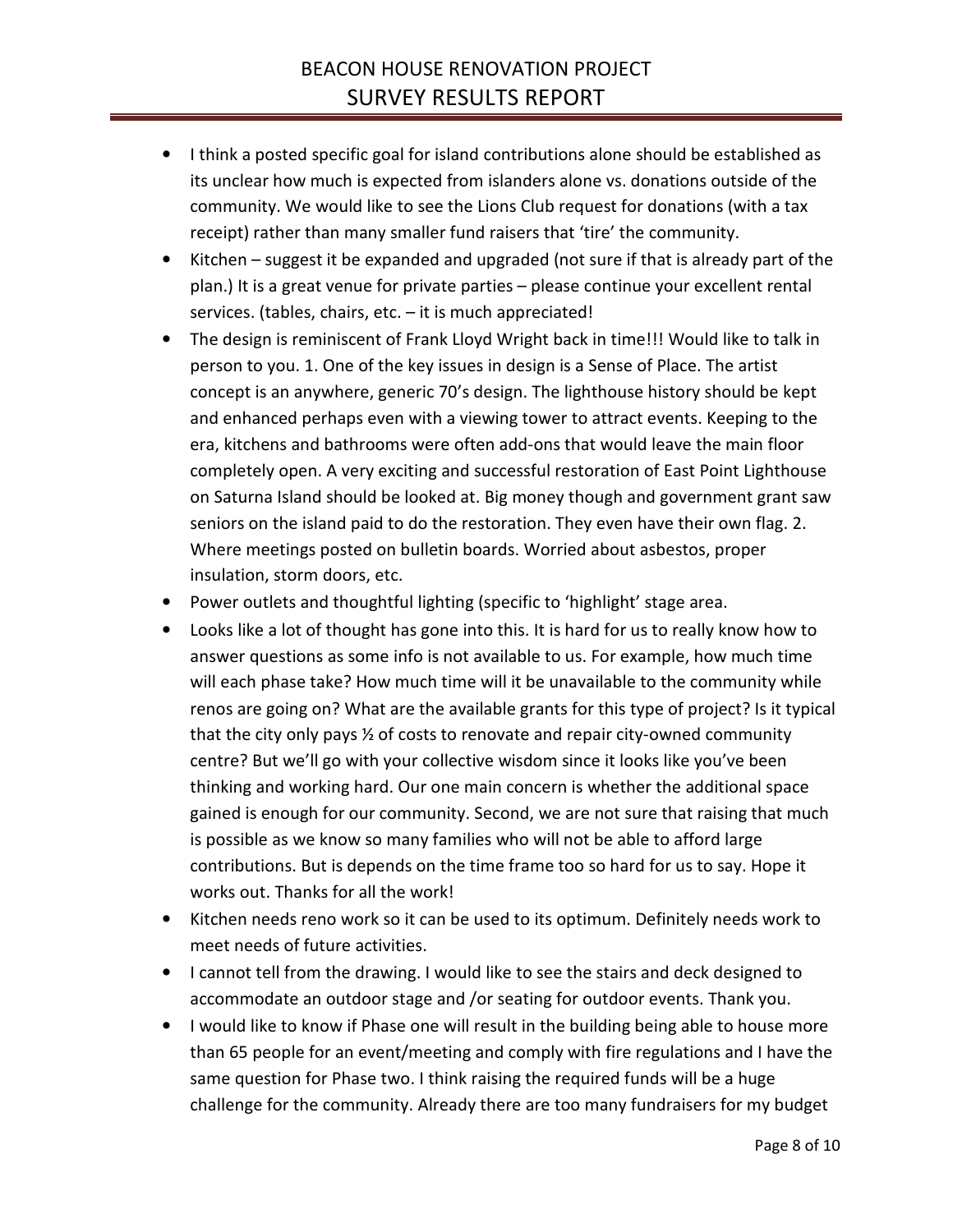to accommodate and there are other groups who require funds as well. e.g., DIGGS and the PI Museum. It is difficult to visualize the proposed changes from the small drawings provided. I hope there are plans to redesign the kitchen to make it more functional.

- My comment/request is for another big kid/adult swing in Pirates Park, incurring only minor costs, before the BHRP commences. Thank you. Also, a pre-school at Beacon House would be incredible!
- The presentation we viewed on the Lions web page because we were away does not indicate how much the capacity will increase. It shows the current figure of 65. What will it be when complete?
- Excellent, realistic plan.
- 1. Expand deck width on south side, if possible. If windows on south side are to be replaced by doors, need more 'walkabout' space than presently shown in drawing. 2. Either - use floor space for physical recreation – suggestions to paint badminton court lines. Or – use part of the floor space as, 'comfier, more welcoming' space with throw rug, sofa(s), coffee table(s).
- I could not access the website to view plans.
- I'm sure you will be environmentally aware non-toxic materials, etc.! Also, I think preference should be given to local suppliers and builders. I know you will remember the wheel chair ramp.
- I had hoped the original exterior could have been preserved and truly 'restored' as the building is an important legacy of the island history. Even if new windows were required, the new windows should have matched the original size, shape and sash forms. I realize an addition to the building would alter the exterior and additional space is necessary.
- Why only one concept drawing? Perhaps other concept drawings would give citizens input into our community hall.
- Dreaming big, working hard That's all it takes and Protection Islanders are that special!
- Perhaps the artists of the island would be willing to donate works of art to embellish the walls/wall; a permanent collection of work perhaps?
- More room needed for dancing.
- Great idea. We always appreciate Beacon House as an island facility.
- Re: Question  $5 Still$  not clear why the city, which owns the building, does not pay the whole shot. It really should – as it does any other community facility in the city.